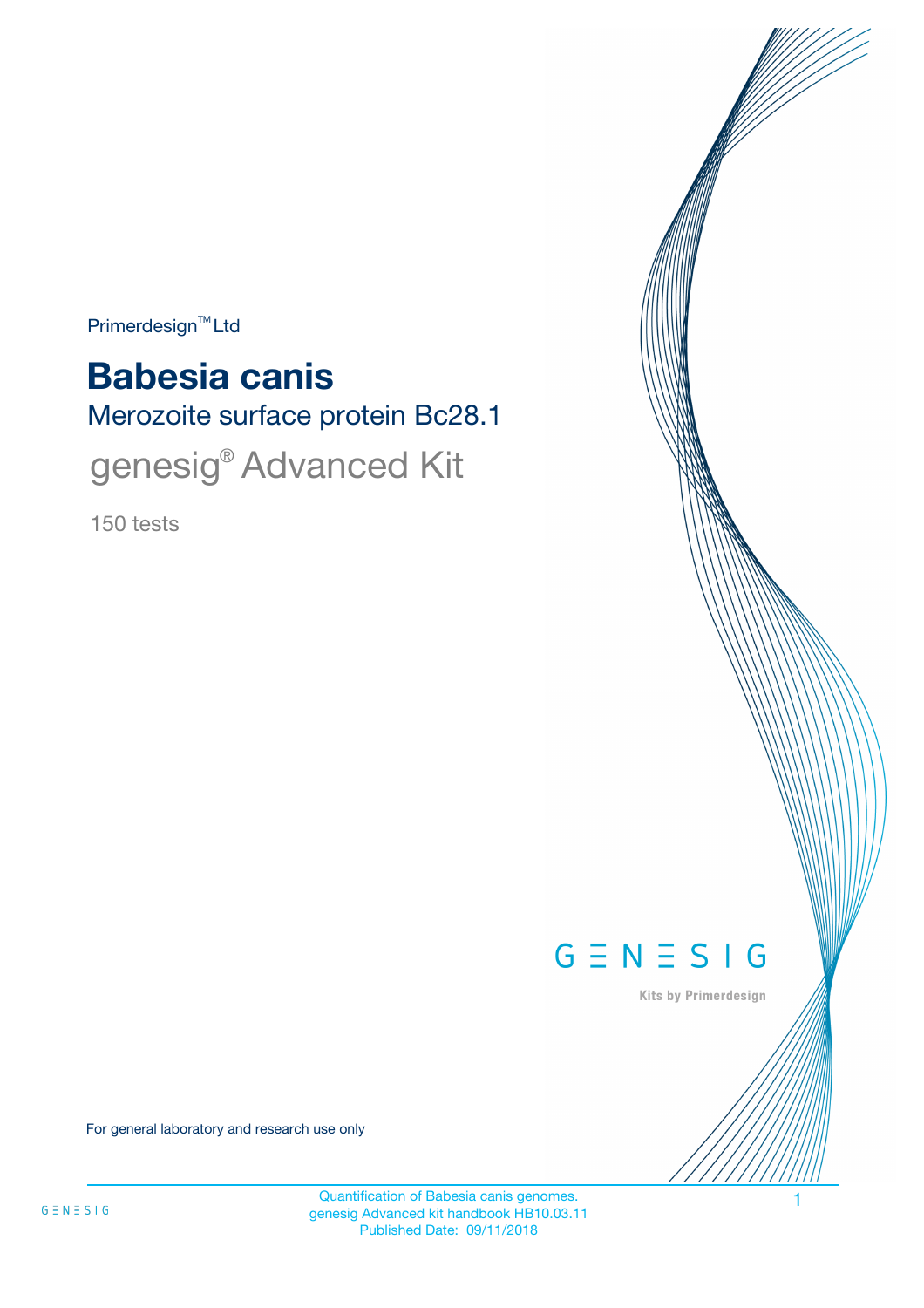## Introduction to Babesia canis

Species of Babesia infect red blood cells in mammals. They are tick-borne protozoal parasites. At approximately 4-7µm in size Babesia canis is found worldwide and infects dogs specifically, whereas other species of Babesia may infect livestock and are host specific.

B.canis lives in the red blood cells where it reproduces. The infected cells rupture and release the parasites which then enter new cells. Ticks then transmit the parasite from animal to animal.

The species of tick involved in B.canis disease transmission is Dermacentor reticulatus. These ticks at adult and larval stages may survive for several months, but they need to feed on the vertebrate host to survive.

Pregnant dogs can also transmit B.canis to their unborn puppies.

Dogs can acquire the infection through travel in or to countries where B.canis infection occurs.

In the UK a dog can acquire the infection from ticks that have been brought into the UK unknowingly. The infected tick continues its life unless it is removed by the dogs' owner and destroyed. The tick will lay eggs that may develop into new infectious ticks.

B.canis cannot spread from dogs to humans, but can spread from dogs to dogs. This normally happens by vector borne transmission via infected ticks. Before transmission can occur, the ticks need to have been in place on the animal for several days.

Dogs will display symptoms such as lethargy, vomiting, anorexia, fever and respiratory and/or neurological signs may be observed.

Due to the difficulty of diagnosing B.canis from clinical signs alone, fast and accurate detection with real time PCR can be extremely beneficial, providing more convincing answers.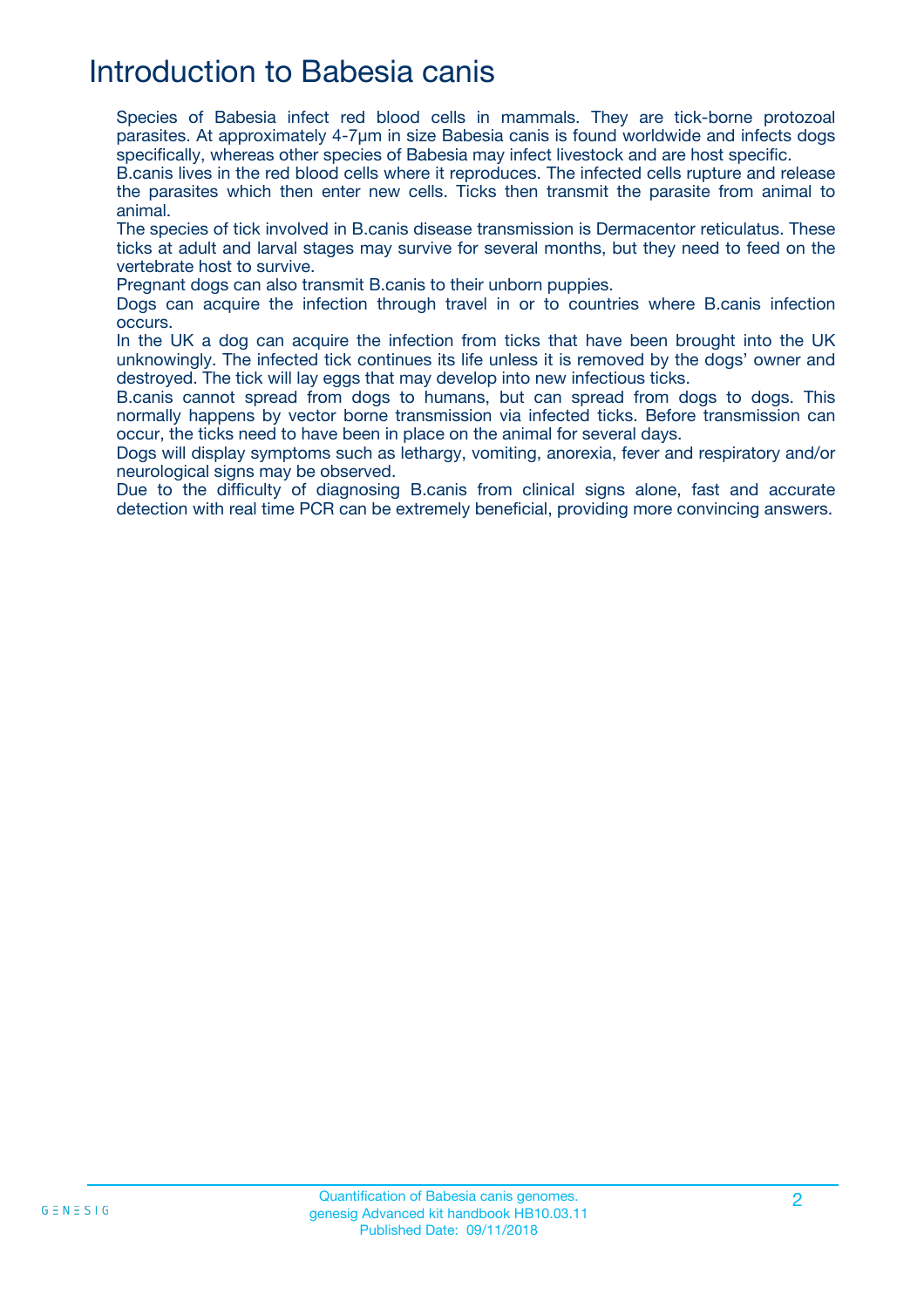## **Specificity**

The Primerdesign genesig Kit for Babesia canis (B.canis) genomes is designed for the in vitro quantification of B.canis genomes. The kit is designed to have a broad detection profile. Specifically, the primers represent 100% homology with over 95% of the NCBI database reference sequences available at the time of design.

The dynamics of genetic variation means that new sequence information may become available after the initial design. Primerdesign periodically reviews the detection profiles of our kits and when required releases new versions.

If you require further information, or have a specific question about the detection profile of this kit then please send an e.mail to enquiry@primerdesign.co.uk and our bioinformatics team will answer your question.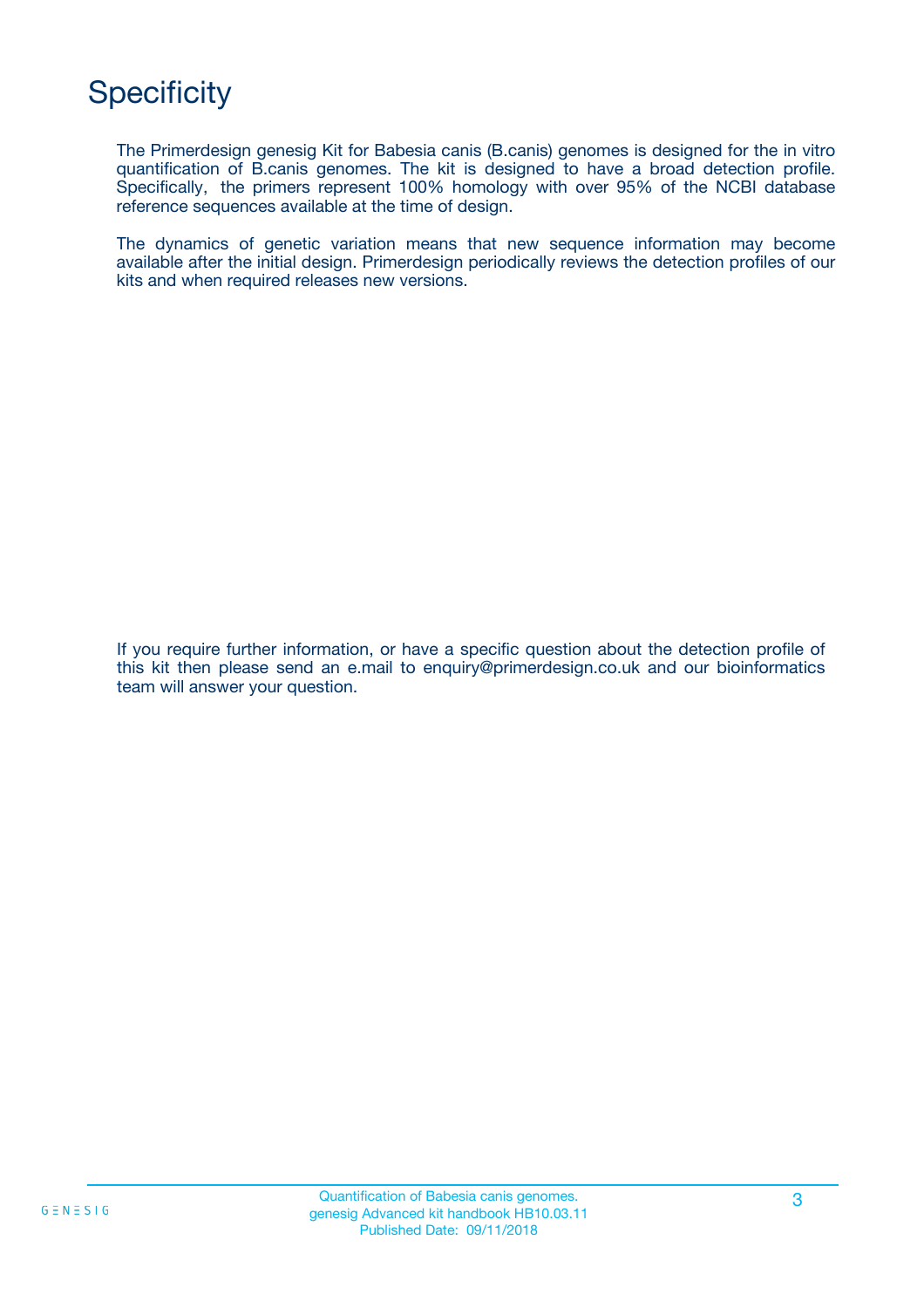## Kit contents

- **B.canis specific primer/probe mix (150 reactions BROWN)** FAM labelled
- **B.canis positive control template (for Standard curve RED)**
- **Internal extraction control primer/probe mix (150 reactions BROWN)** VIC labelled as standard
- **Internal extraction control DNA (150 reactions BLUE)**
- **Endogenous control primer/probe mix (150 reactions BROWN)** FAM labelled
- **RNase/DNase free water (WHITE)** for resuspension of primer/probe mixes
- **Template preparation buffer (YELLOW)** for resuspension of internal control template, positive control template and standard curve preparation

### Reagents and equipment to be supplied by the user

#### **Real-time PCR Instrument**

#### **Extraction kit**

This kit is recommended for use with genesig Easy DNA/RNA extraction kit. However, it is designed to work well with all processes that yield high quality RNA and DNA with minimal PCR inhibitors.

#### **oasig**TM **lyophilised or Precision**®**PLUS 2X qPCR Master Mix**

This kit is intended for use with oasig or PrecisionPLUS2X qPCR Master Mix.

**Pipettors and Tips**

**Vortex and centrifuge**

#### **Thin walled 1.5 ml PCR reaction tubes**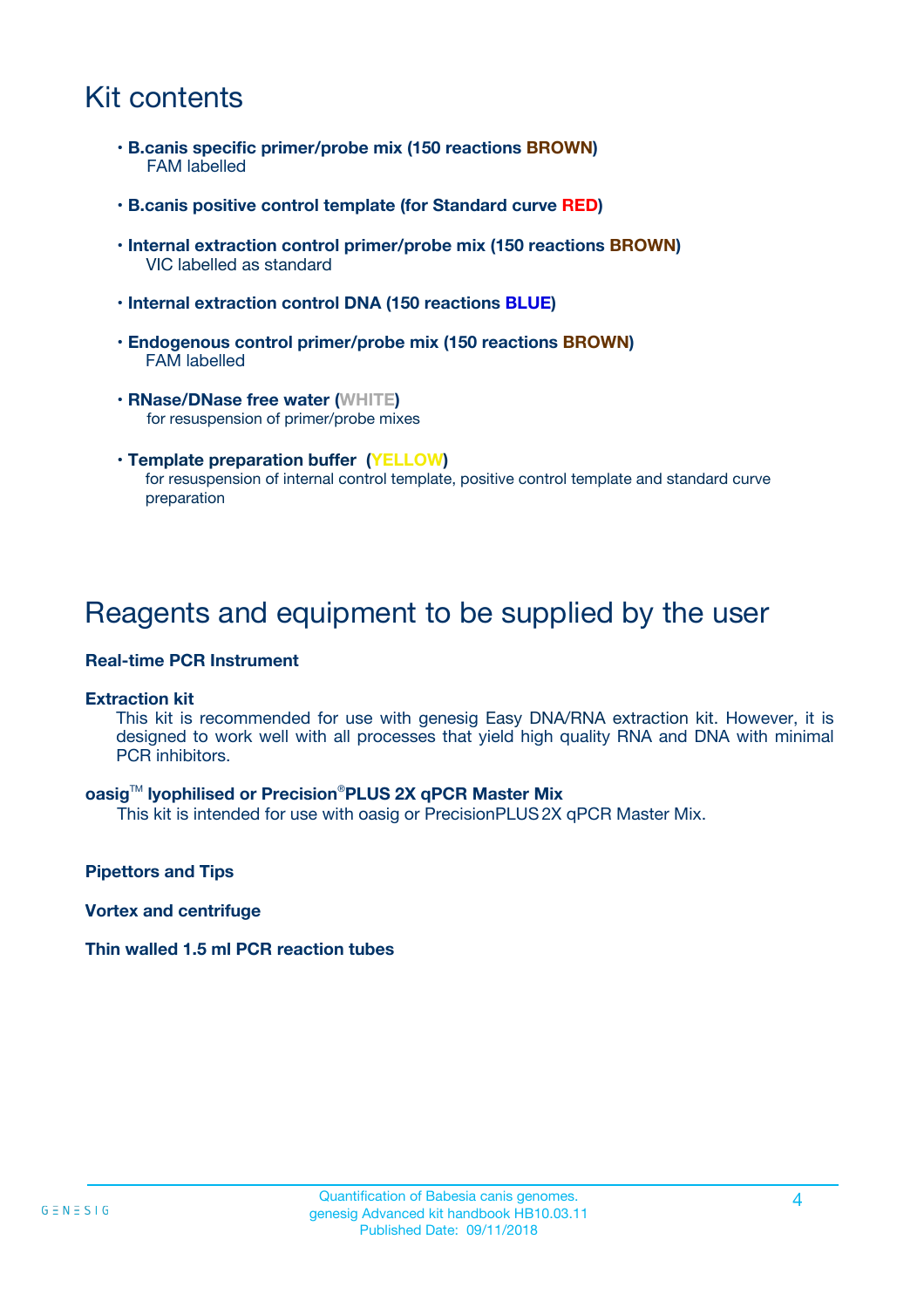### Kit storage and stability

This kit is stable at room temperature but should be stored at -20ºC on arrival. Once the lyophilised components have been resuspended they should not be exposed to temperatures above -20°C for longer than 30 minutes at a time and unnecessary repeated freeze/thawing should be avoided. The kit is stable for six months from the date of resuspension under these circumstances.

If a standard curve dilution series is prepared this can be stored frozen for an extended period. If you see any degradation in this serial dilution a fresh standard curve can be prepared from the positive control.

Primerdesign does not recommend using the kit after the expiry date stated on the pack.

### Suitable sample material

All kinds of sample material suited for PCR amplification can be used. Please ensure the samples are suitable in terms of purity, concentration, and DNA integrity (An internal PCR control is supplied to test for non specific PCR inhibitors). Always run at least one negative control with the samples. To prepare a negative-control, replace the template DNA sample with RNase/DNase free water.

### Dynamic range of test

Under optimal PCR conditions genesig B.canis detection kits have very high priming efficiencies of >95% and can detect less than 100 copies of target template.

### Notices and disclaimers

This product is developed, designed and sold for research purposes only. It is not intended for human diagnostic or drug purposes or to be administered to humans unless clearly expressed for that purpose by the Food and Drug Administration in the USA or the appropriate regulatory authorities in the country of use. During the warranty period Primerdesign genesig detection kits allow precise and reproducible data recovery combined with excellent sensitivity. For data obtained by violation to the general GLP guidelines and the manufacturer's recommendations the right to claim under guarantee is expired. PCR is a proprietary technology covered by several US and foreign patents. These patents are owned by Roche Molecular Systems Inc. and have been sub-licensed by PE Corporation in certain fields. Depending on your specific application you may need a license from Roche or PE to practice PCR. Additional information on purchasing licenses to practice the PCR process may be obtained by contacting the Director of Licensing at Roche Molecular Systems, 1145 Atlantic Avenue, Alameda, CA 94501 or Applied Biosystems business group of the Applera Corporation, 850 Lincoln Centre Drive, Foster City, CA 94404. In addition, the 5' nuclease assay and other homogeneous amplification methods used in connection with the PCR process may be covered by U.S. Patents 5,210,015 and 5,487,972, owned by Roche Molecular Systems, Inc, and by U.S. Patent 5,538,848, owned by The Perkin-Elmer Corporation.

## Trademarks

Primerdesign™ is a trademark of Primerdesign Ltd.

genesig $^\circledR$  is a registered trademark of Primerdesign Ltd.

The PCR process is covered by US Patents 4,683,195, and 4,683,202 and foreign equivalents owned by Hoffmann-La Roche AG. BI, ABI PRISM® GeneAmp® and MicroAmp® are registered trademarks of the Applera Genomics (Applied Biosystems Corporation). BIOMEK® is a registered trademark of Beckman Instruments, Inc.; iCycler™ is a registered trademark of Bio-Rad Laboratories, Rotor-Gene is a trademark of Corbett Research. LightCycler™ is a registered trademark of the Idaho Technology Inc. GeneAmp®, TaqMan® and AmpliTaqGold® are registered trademarks of Roche Molecular Systems, Inc., The purchase of the Primerdesign™ reagents cannot be construed as an authorization or implicit license to practice PCR under any patents held by Hoffmann-LaRoche Inc.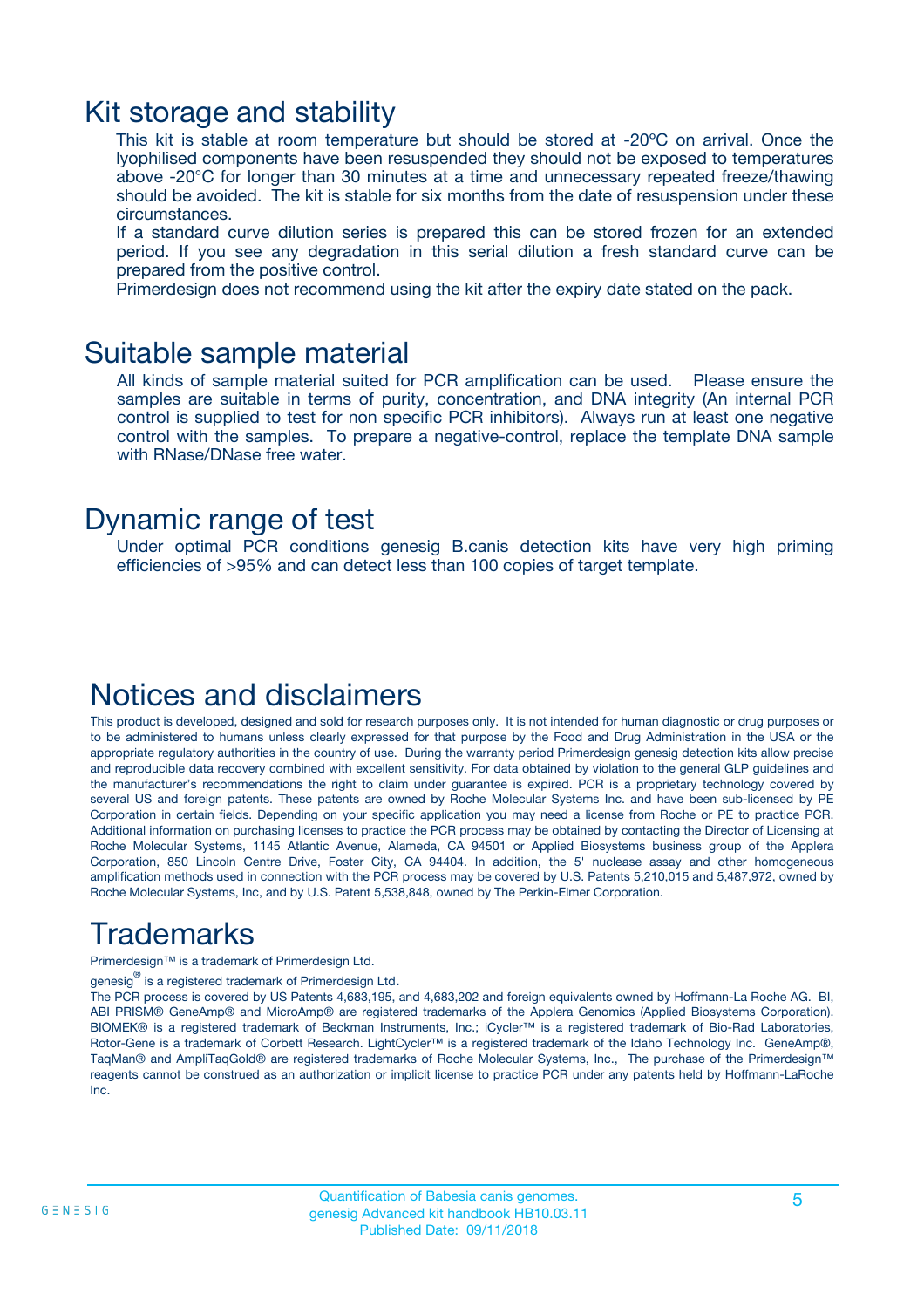## Principles of the test

#### **Real-time PCR**

A B.canis specific primer and probe mix is provided and this can be detected through the FAM channel.

The primer and probe mix provided exploits the so-called TaqMan® principle. During PCR amplification, forward and reverse primers hybridize to the B.canis DNA. A fluorogenic probe is included in the same reaction mixture which consists of a DNA probe labeled with a 5`-dye and a 3`-quencher. During PCR amplification, the probe is cleaved and the reporter dye and quencher are separated. The resulting increase in fluorescence can be detected on a range of qPCR platforms.

#### **Positive control**

For copy number determination and as a positive control for the PCR set up, the kit contains a positive control template. This can be used to generate a standard curve of B.canis copy number / Cq value. Alternatively the positive control can be used at a single dilution where full quantitative analysis of the samples is not required. Each time the kit is used, at least one positive control reaction must be included in the run. A positive result indicates that the primers and probes for detecting the target B.canis gene worked properly in that particular experimental scenario. If a negative result is obtained the test results are invalid and must be repeated. Care should be taken to ensure that the positive control does not contaminate any other kit component which would lead to false-positive results. This can be achieved by handling this component in a Post PCR environment. Care should also be taken to avoid cross-contamination of other samples when adding the positive control to the run. This can be avoided by sealing all other samples and negative controls before pipetting the positive control into the positive control well.

#### **Negative control**

To validate any positive findings a negative control reaction should be included every time the kit is used. For this reaction the RNase/DNase free water should be used instead of template. A negative result indicates that the reagents have not become contaminated while setting up the run.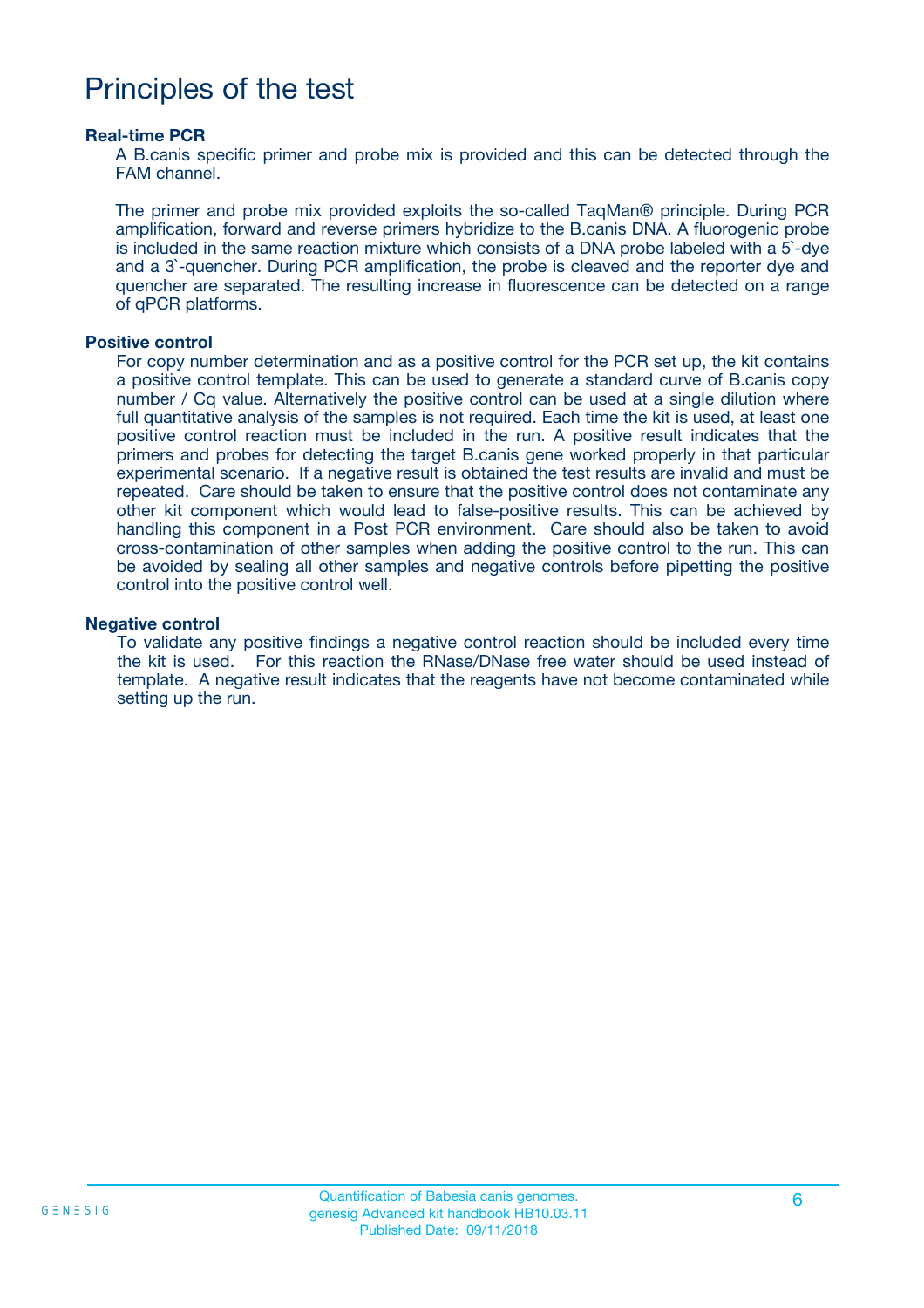#### **Internal DNA extraction control**

When performing DNA extraction, it is often advantageous to have an exogenous source of DNA template that is spiked into the lysis buffer. This control DNA is then co-purified with the sample DNA and can be detected as a positive control for the extraction process. Successful co-purification and qPCR for the control DNA also indicates that PCR inhibitors are not present at a high concentration.

A separate primer and probe mix are supplied with this kit to detect the exogenous DNA using qPCR. The primers are present at PCR limiting concentrations which allows multiplexing with the target sequence primers. Amplification of the control DNA does not interfere with detection of the B.canis target DNA even when present at low copy number. The Internal control is detected through the VIC channel and gives a Cq value of 28+/-3.

#### **Endogenous control**

To confirm extraction of a valid biological template, a primer and probe mix is included to detect an endogenous gene. Detection of the endogenous control is through the FAM channel and it is NOT therefore possible to perform a multiplex with the B.canis primers. A poor endogenous control signal may indicate that the sample did not contain sufficient biological material.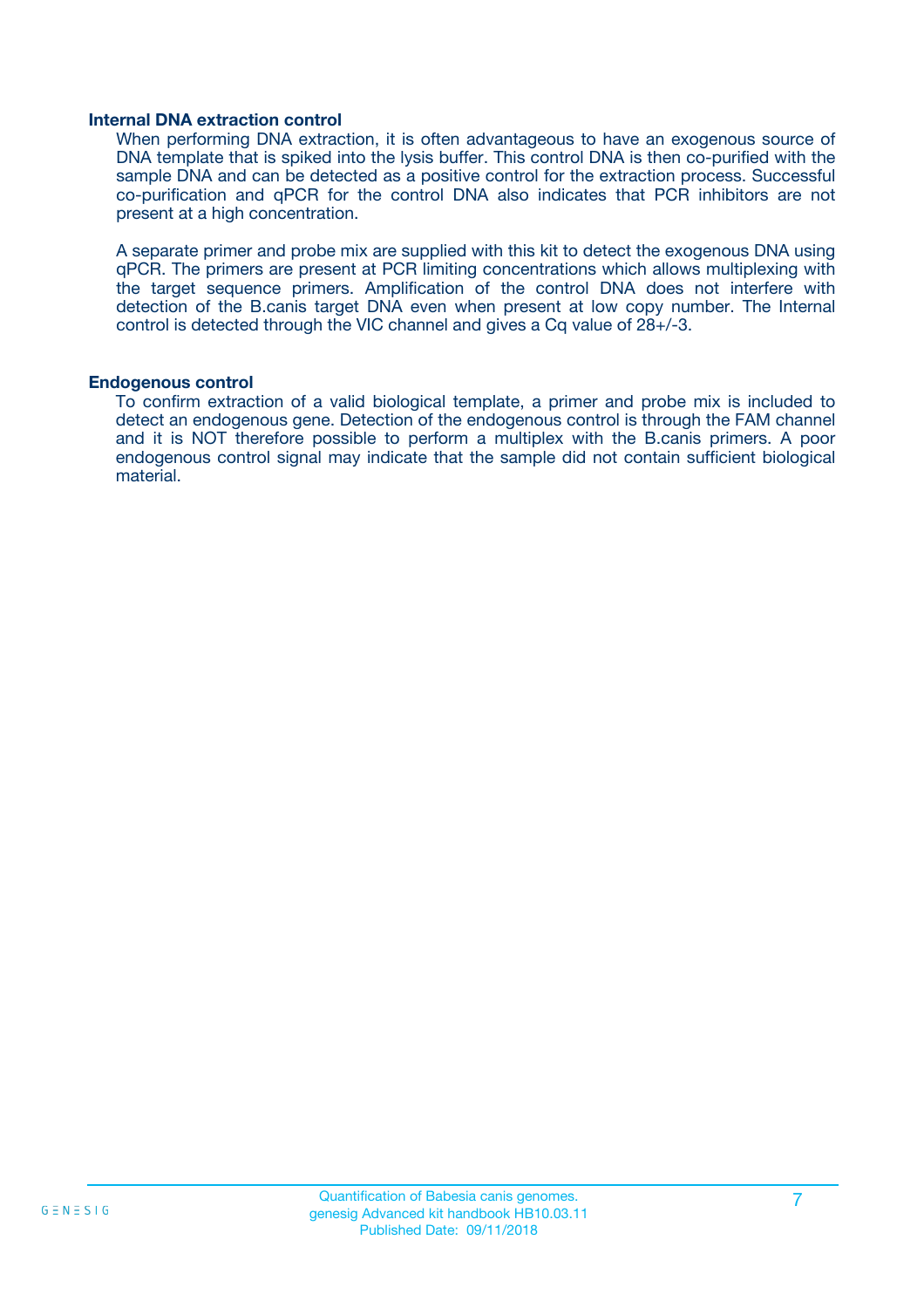### Resuspension protocol

To minimize the risk of contamination with foreign DNA, we recommend that all pipetting be performed in a PCR clean environment. Ideally this would be a designated PCR lab or PCR cabinet. Filter tips are recommended for all pipetting steps.

- **1. Pulse-spin each tube in a centrifuge before opening.** This will ensure lyophilised primer and probe mix is in the base of the tube and is not spilt upon opening the tube.
- **2. Resuspend the primer/probe mixes in the RNase/DNase free water supplied, according to the table below:**

To ensure complete resuspension, vortex each tube thoroughly.

| Component - resuspend in water                       |          |  |
|------------------------------------------------------|----------|--|
| <b>Pre-PCR pack</b>                                  |          |  |
| B.canis primer/probe mix (BROWN)                     | $165$ µ  |  |
| Internal extraction control primer/probe mix (BROWN) | $165$ µl |  |
| Endogenous control primer/probe mix (BROWN)          | 165 µl   |  |

**3. Resuspend the internal control template and positive control template in the template preparation buffer supplied, according to the table below:** To ensure complete resuspension, vortex each tube thoroughly.

| Component - resuspend in template preparation buffer |  |  |  |
|------------------------------------------------------|--|--|--|
| <b>Pre-PCR heat-sealed foil</b>                      |  |  |  |
| Internal extraction control DNA (BLUE)               |  |  |  |
| <b>Post-PCR heat-sealed foil</b>                     |  |  |  |
| B.canis Positive Control Template (RED) *            |  |  |  |

\* This component contains high copy number template and is a VERY significant contamination risk. It must be opened and handled in a separate laboratory environment, away from the other components.

### DNA extraction

The internal extraction control DNA can be added either to the DNA lysis/extraction buffer or to the DNA sample once it has been resuspended in lysis buffer.

**DO NOT add the internal extraction control DNA directly to the unprocessed biological sample as this will lead to degradation and a loss in signal.**

- **1. Add 4µl of the Internal extraction control DNA (BLUE) to each sample in DNA lysis/extraction buffer per sample.**
- **2. Complete DNA extraction according to the manufacturers protocols.**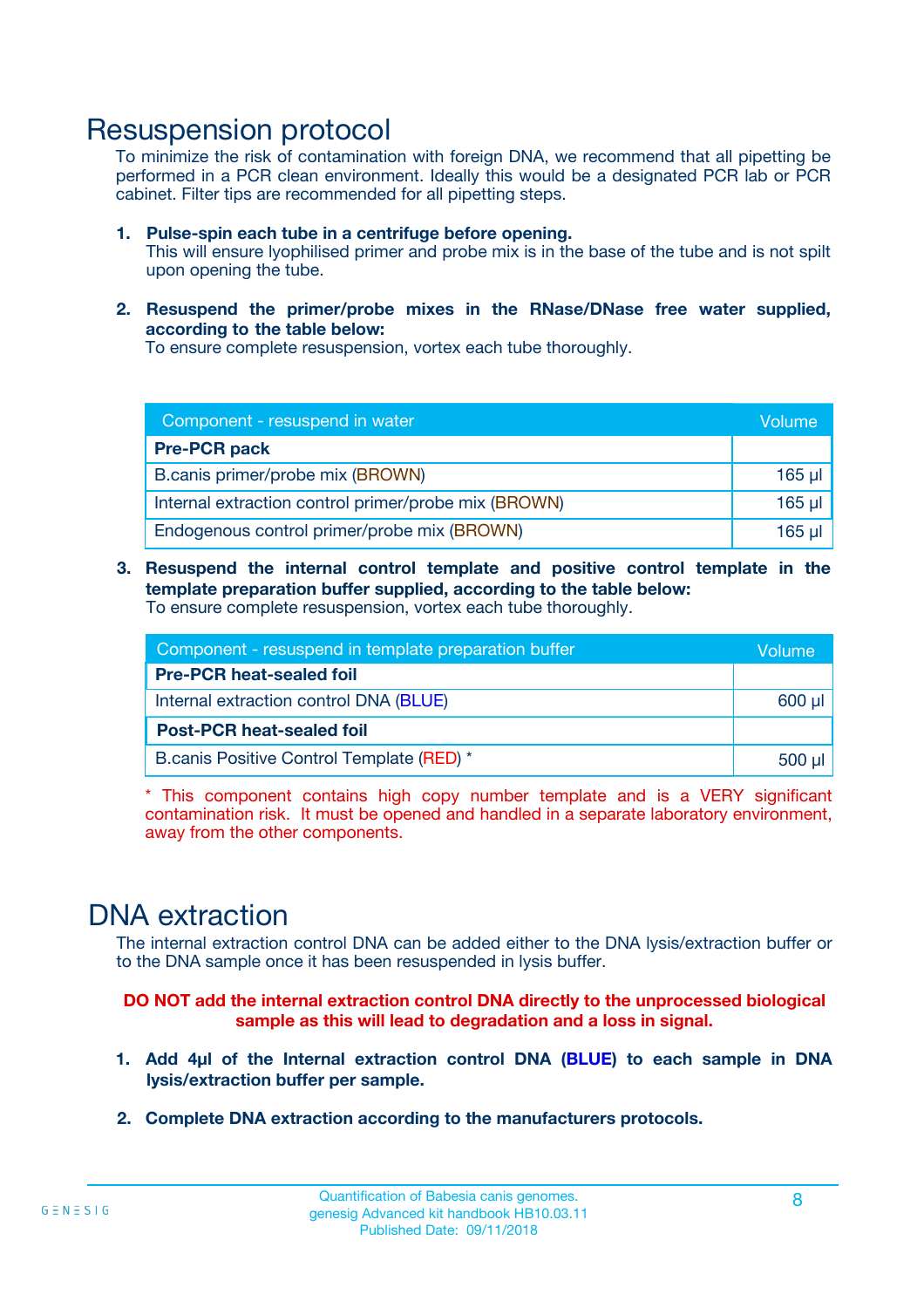# qPCR detection protocol

**1. For each DNA sample prepare a reaction mix according to the table below:** Include sufficient reactions for positive and negative controls.

| Component                                            | Volume   |
|------------------------------------------------------|----------|
| oasig or PrecisionPLUS 2X qPCR Master Mix            | $10 \mu$ |
| B.canis primer/probe mix (BROWN)                     | 1 µI     |
| Internal extraction control primer/probe mix (BROWN) | 1 µl     |
| <b>RNase/DNase free water (WHITE)</b>                | $3 \mu$  |
| <b>Final Volume</b>                                  | 15 µl    |

**2. For each DNA sample prepare an endogenous control reaction according to the table below (Optional):**

**This control reaction will provide useful information regarding the quality of the biological sample.**

| Component                                   | Volume          |
|---------------------------------------------|-----------------|
| oasig or PrecisionPLUS 2X qPCR Master Mix   | $10 \mu$        |
| Endogenous control primer/probe mix (BROWN) | 1 µI            |
| <b>RNase/DNase free water (WHITE)</b>       | 4 µl            |
| <b>Final Volume</b>                         | 15 <sub>µ</sub> |

- **3. Pipette 15µl of each mix into individual wells according to your qPCR experimental plate set up.**
- **4. Prepare sample DNA templates for each of your samples.**
- **5. Pipette 5µl of DNA template into each well, according to your experimental plate set up.**

For negative control wells use 5µl of RNase/DNase free water. The final volume in each well is 20ul.

**6. If a standard curve is included for quantitative analysis, prepare a reaction mix according to the table below:**

| Component                                 | Volume          |
|-------------------------------------------|-----------------|
| oasig or PrecisionPLUS 2X qPCR Master Mix | $10 \mu$        |
| B.canis primer/probe mix (BROWN)          |                 |
| <b>RNase/DNase free water (WHITE)</b>     | $4 \mu$         |
| <b>Final Volume</b>                       | 15 <sub>µ</sub> |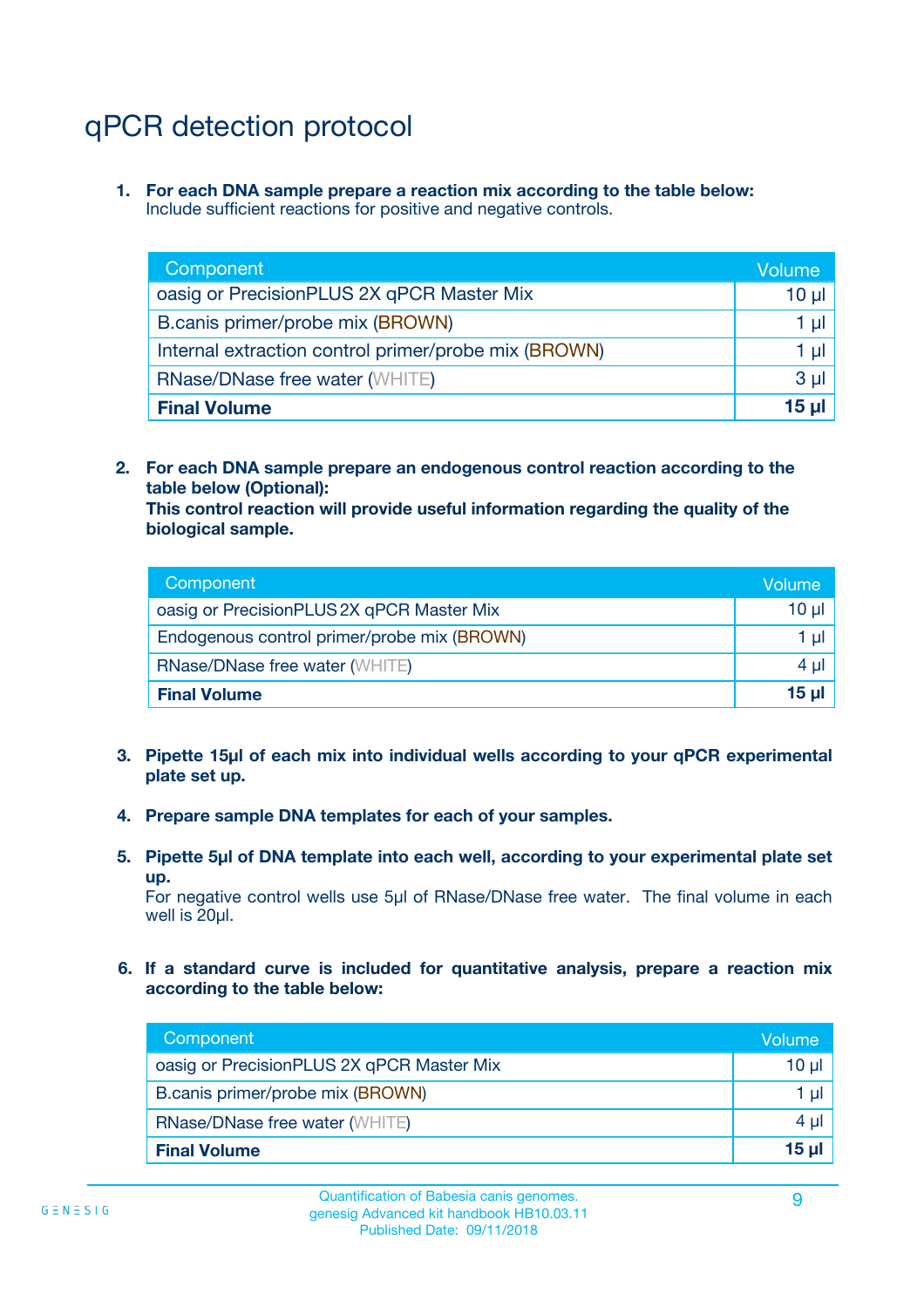#### **7. Preparation of standard curve dilution series.**

- 1) Pipette 90µl of template preparation buffer into 5 tubes and label 2-6
- 2) Pipette 10µl of Positive Control Template (RED) into tube 2
- 3) Vortex thoroughly
- 4) Change pipette tip and pipette 10µl from tube 2 into tube 3
- 5) Vortex thoroughly

Repeat steps 4 and 5 to complete the dilution series

| <b>Standard Curve</b>         | <b>Copy Number</b>     |
|-------------------------------|------------------------|
| Tube 1 Positive control (RED) | $2 \times 10^5$ per µl |
| Tube 2                        | $2 \times 10^4$ per µl |
| Tube 3                        | $2 \times 10^3$ per µl |
| Tube 4                        | $2 \times 10^2$ per µl |
| Tube 5                        | 20 per µl              |
| Tube 6                        | 2 per µl               |

**8. Pipette 5µl of standard template into each well for the standard curve according to your experimental plate set up.**

#### The final volume in each well is 20µl.

## qPCR amplification protocol

Amplification conditions using oasig or PrecisionPLUS 2X qPCR Master Mix.

|             | <b>Step</b>       | <b>Time</b>     | Temp    |
|-------------|-------------------|-----------------|---------|
|             | Enzyme activation | 2 min           | 95 °C   |
| Cycling x50 | Denaturation      | 10 <sub>s</sub> | 95 $°C$ |
|             | DATA COLLECTION * | 60 s            | 60 °C   |

\* Fluorogenic data should be collected during this step through the FAM and VIC channels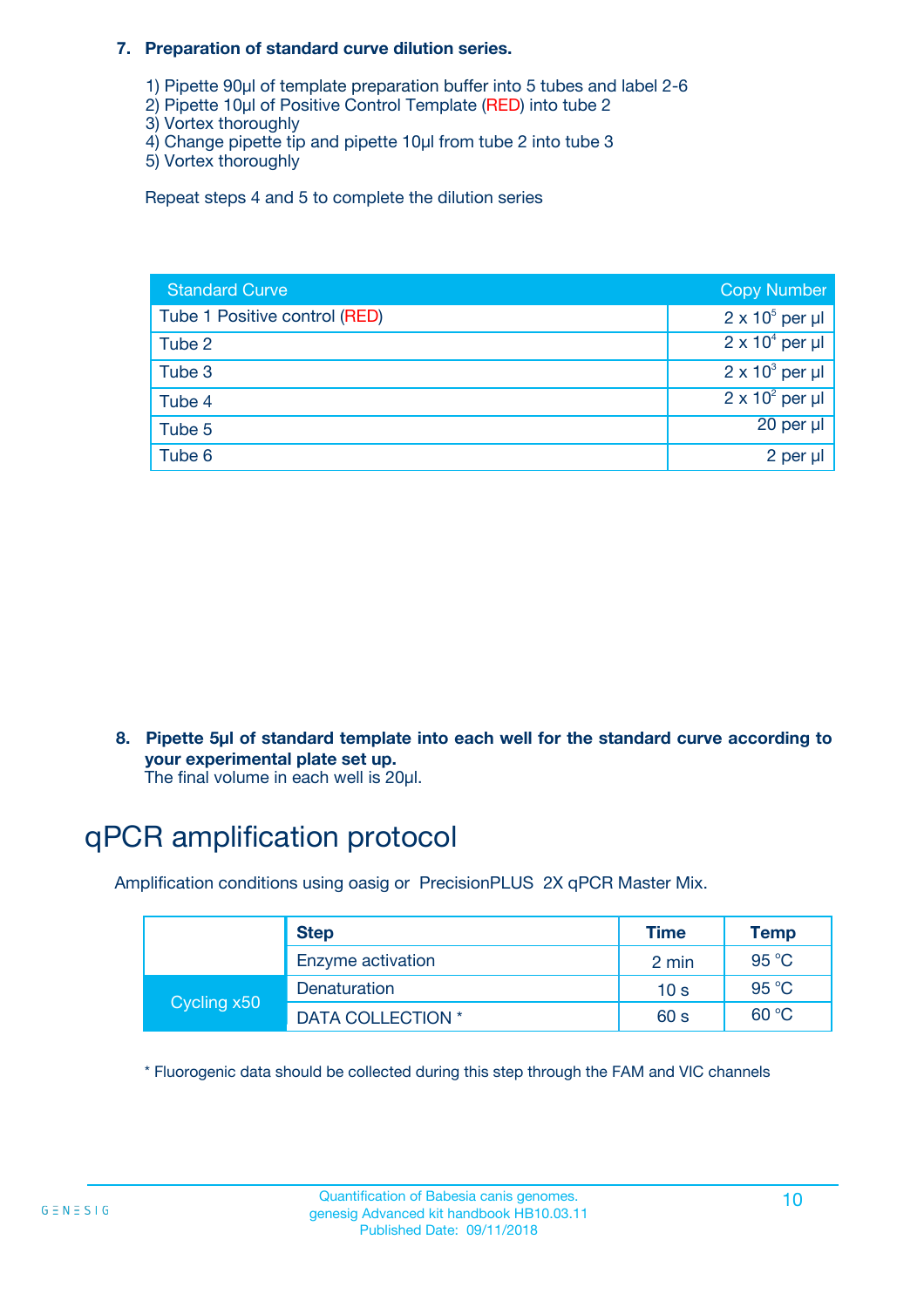# Interpretation of results

| <b>Target</b><br>(FAM) | <b>Internal</b><br>control<br>(NIC) | <b>Positive</b><br>control | <b>Negative</b><br>control | Interpretation                                                                                                  |
|------------------------|-------------------------------------|----------------------------|----------------------------|-----------------------------------------------------------------------------------------------------------------|
| $\leq 30$              | $+ 1 -$                             | ÷                          |                            | <b>POSITIVE QUANTITATIVE RESULT</b><br>calculate copy number                                                    |
| > 30                   | ٠                                   | ÷                          |                            | <b>POSITIVE QUANTITATIVE RESULT</b><br>calculate copy number                                                    |
| > 30                   |                                     | ÷                          |                            | <b>POSITIVE QUALITATIVE RESULT</b><br>do not report copy number as this<br>may be due to poor sample extraction |
|                        | ÷                                   | ÷                          |                            | <b>NEGATIVE RESULT</b>                                                                                          |
| $+ 1 -$                | $+ 1 -$                             | ÷                          | $\leq$ 35                  | <b>EXPERIMENT FAILED</b><br>due to test contamination                                                           |
| $+$ / -                | $+ 1 -$                             | ÷                          | > 35                       | $\star$                                                                                                         |
|                        |                                     | ÷                          |                            | <b>SAMPLE PREPARATION FAILED</b>                                                                                |
|                        |                                     |                            | $+$ /                      | <b>EXPERIMENT FAILED</b>                                                                                        |

Positive control template (**RED**) is expected to amplify between Cq 16 and 23. Failure to satisfy this quality control criterion is a strong indication that the experiment has been compromised.

\*Where the test sample is positive and the negative control is positive with a  $Ca > 35$ , the sample must be reinterpreted based on the relative signal strength of the two results:



If the sample amplifies  $> 5$  Cq earlier than the negative control then the sample should be reinterpreted (via the table above) with the negative control verified as negative.



If the sample amplifies  $< 5$  Cq earlier than the negative control then the positive sample result is invalidated and<br>the result should be determined  $the$  result should be inconclusive due to test contamination. The test for this sample should be repeated.